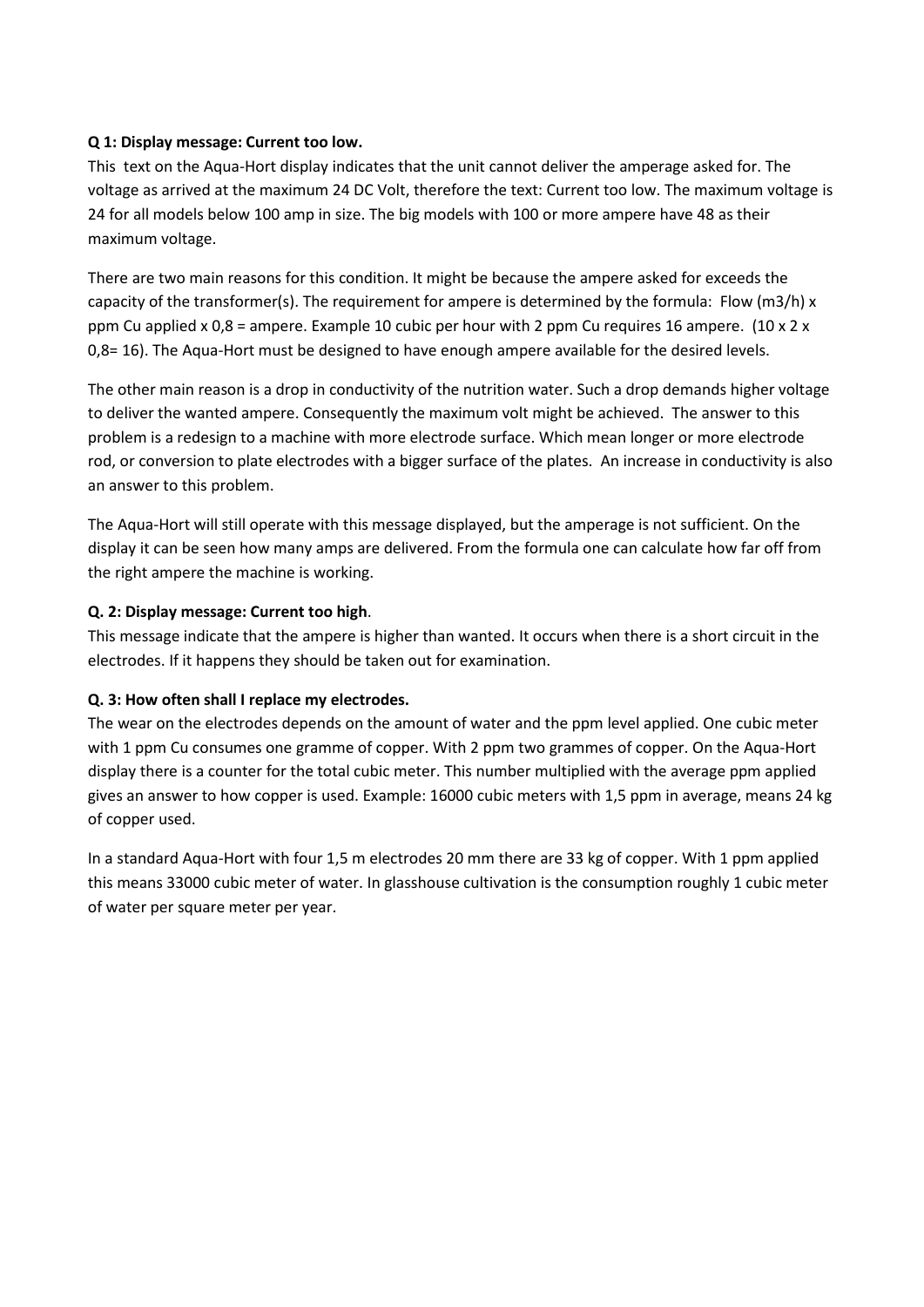### **Q 4: What copper set point shall I apply.**

Aqua-Hort got started in Denmark where most growers are potplant producers. Here the set point was often 1,5 ppm. This is cultivation in peat moss, with recirculation of the water. One to two watering per week. With the proliferation of Aqua-Hort to many other types of crops with all types of growing media and climate conditions have the settings become rather diversified. In vegetable production on inactive media and very frequent watering of recirculated water, the setting might be as low as 0,2 ppm, while on pot orchids watered once a week from above the setting might be 3,5 ppm.

Basically it is so that higher disease pressure and temperatures demands higher settings. Please consult Aqua-Hort for advise on set levels in the concrete cases.

### **Q. 5: How often shall I check my Aqua-Hort machine.**

It is recommended that the level of free copper in the nutrition water is checked and recorded once a week. This is done with the test kit delivered with the machine. When an Aqua-Hort is used for the first time, the recordings will be low for some time. This because the biofilm in the in the pipes must be cleaned out before the full capacity of free copper ions can arrive at the plant site.

In case the recording is lower than the setting it might be because there is interference from aggressive water, bad quality iron chelates or organic particles in the water. Within manageable levels this interference might be accepted, and the set point increased accordingly. If this is not possible, some measures must be taken to improve the water quality.

It is recommended that the copper rods are inspected and cleaned every 3 months. The electrodes are basically self cleaning, but some particles might at times accumulate near the spacers, making the wear uneven.

#### **Q 6: Primary and Secondary effect of Aqua-Hort.**

The primary effect of the Aqua-Hort stems from the direct killing of zoospores and spores of fungus and bacteria. This takes place in the nutrition water and the root zone of the plant. The secondary effect stems from the consequences of removing the pressures of fungus and bacteria diseases on the plant. More white root hairs will develop. This leads to stronger plants with increased resistance against other threats like Fusarium, Meldew and Spider Mites.

# **Q. 7: Why can I not just use Copper Sulphate instead of the Aqua-Hort.**

Aqua-Hort was developed because copper sulphate addition to nutrition water did not have effects. This is because the copper ions are complex bound to particles and ions in the water. In such a state they cannot act against zoospores and spores.

Aqua-Hort generated copper ions are supercharged, making them remain free ions for some time in the nutrition water. The electromagnetic treatment enhances the high charge of the ions, making them even more lethal.